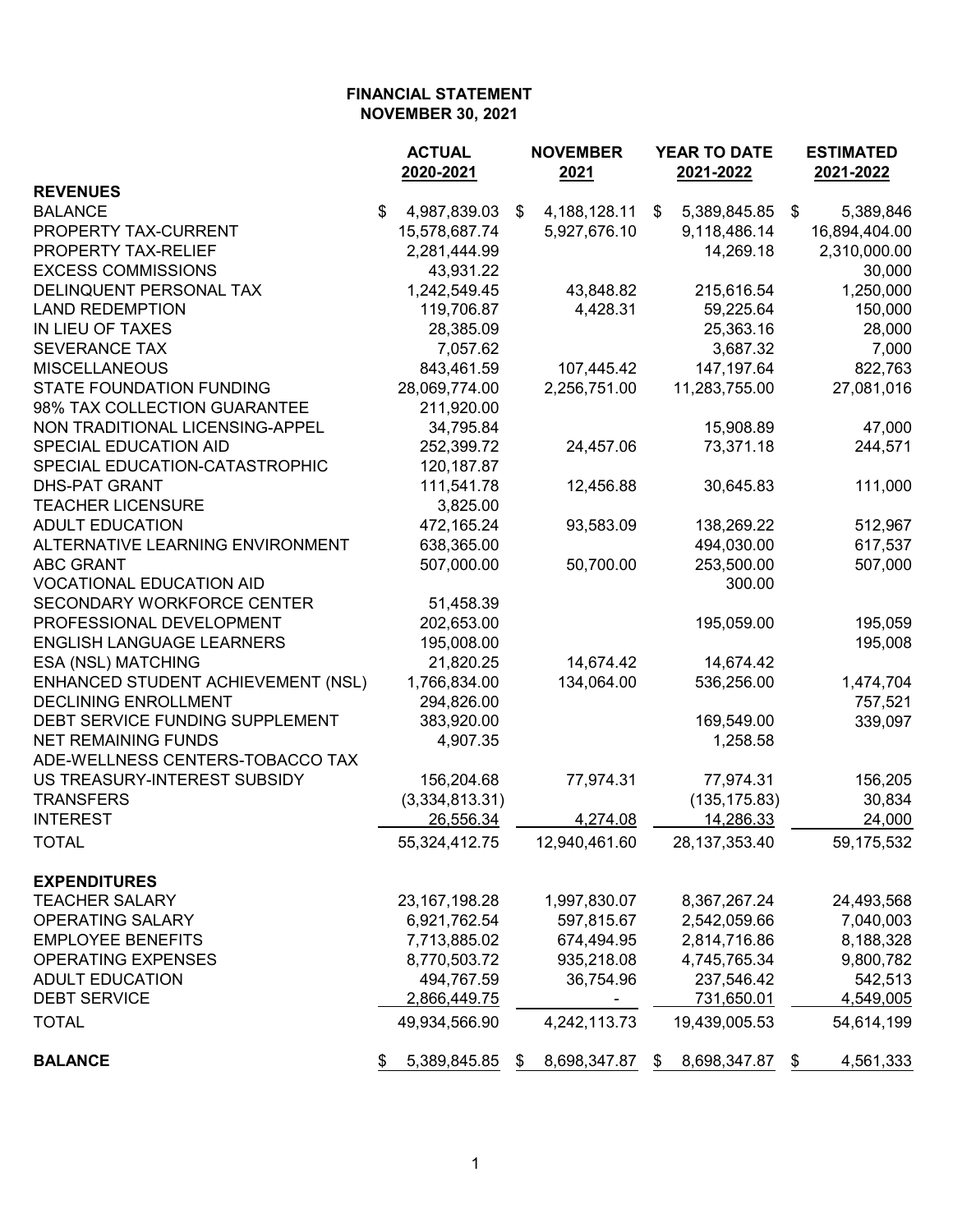|                                        | <b>ACTUAL</b><br>2020-2021 | <b>NOVEMBER</b><br>2021 | <b>YEAR TO DATE</b><br>2021-2022 | <b>ESTIMATED</b><br>2021-2022 |
|----------------------------------------|----------------------------|-------------------------|----------------------------------|-------------------------------|
|                                        | <b>BUILDING FUND</b>       |                         |                                  |                               |
| <b>REVENUES</b>                        |                            |                         |                                  |                               |
| <b>BALANCE</b>                         | \$<br>5,567,998.24         | 14,321,427.13<br>\$     | 6,391,936.99<br>\$               | 6,391,937<br>\$               |
| <b>GOOD FAITH DEPOSIT</b>              | 4,907.35                   |                         | 205,100.00                       |                               |
| PROCEEDS FROM SALE OF BONDS            |                            |                         | 9,798,065.50                     | 10,000,000                    |
| <b>ACADEMIC FACILITIES PARTNERSHIP</b> |                            |                         |                                  |                               |
| <b>DEBT SAVINGS TRANSFER</b>           | (10,048.82)                |                         |                                  |                               |
| NET REMAINING REFUNDING BONDS          | (4,907.35)                 |                         |                                  |                               |
| <b>INTEREST</b>                        | 9,889.06                   | 631.14                  | 3,113.96                         | 40,000                        |
| DONATIONS-TURF/SCOREBOARD              | 53,050.00                  | 19,500.00               | 19,500.00                        |                               |
| <b>REFUND PRIOR YEAR EXPENDITURES</b>  |                            |                         | 10,124.18                        |                               |
| <b>TRANSFER-OPERATING</b>              | 3,183,495.24               |                         |                                  |                               |
| <b>TRANSFERS-TURF</b>                  | 12,500.00                  |                         |                                  |                               |
| <b>TOTAL</b>                           | 8,816,883.72               | 14,341,558.27           | 16,427,840.63                    | 16,431,937                    |
| <b>EXPENDITURES</b>                    |                            |                         |                                  |                               |
| <b>LAND</b>                            |                            |                         |                                  |                               |
| PURCHASED SERVICES                     | 501,424.73                 | 77,262.63               | 155,481.55                       | 30,000                        |
| <b>EQUIPMENT &amp; FURNITURE</b>       | 108,460.69                 | 11,137.43               | 26,435.88                        | 690,000                       |
| <b>BUILDINGS-REMODELING</b>            | 705,272.51                 |                         | 42,389.25                        |                               |
| <b>BUILDINGS-NEW &amp; ADDITIONS</b>   | 379,132.86                 | 21,124.72               | 1,673,064.51                     | 10,000,000                    |
| <b>RENTAL-EQUIPMENT &amp; VEHICLES</b> |                            |                         |                                  |                               |
| <b>FEES</b>                            | 49,419.00                  | 1,503.51                | 23,695.25                        | 25,000                        |
| <b>SUPPLIES</b>                        | 97,741.45                  | 9,494.36                | 33,604.06                        |                               |
| <b>IMPROVEMENTS</b>                    | 583,495.49                 |                         | 252,134.51                       | 3,297,697                     |
| <b>TOTAL</b>                           | 2,424,946.73               | 120,522.65              | 2,206,805.01                     | 14,042,697                    |
| <b>BALANCE</b>                         | 6,391,936.99               | 14,221,035.62           | 14,221,035.62                    | 2,389,240.00                  |
|                                        |                            |                         |                                  |                               |
| <b>BALANCE</b>                         | 3,343,691.39               | 3,885,448.00            | 3,719,658.00                     | 3,719,658.00                  |
| <b>INTEREST</b>                        | 74,591.60                  |                         | 30,614.17                        | 51,914.00                     |
| <b>TRANSFERS</b>                       | 301,375.01                 |                         | 135, 175.83                      | 301,375.00                    |
| <b>SINKING FUND PAYMENTS</b>           |                            |                         |                                  |                               |
| <b>BALANCE</b>                         | 3,719,658.00               | 3,885,448.00            | 3,885,448.00                     | 4,072,947                     |
| <b>TOTAL BUILDING FUND</b>             | 10,111,594.99<br>\$        | 18,106,483.62<br>\$     | 18,106,483.62<br>\$              | 6,462,187<br>\$               |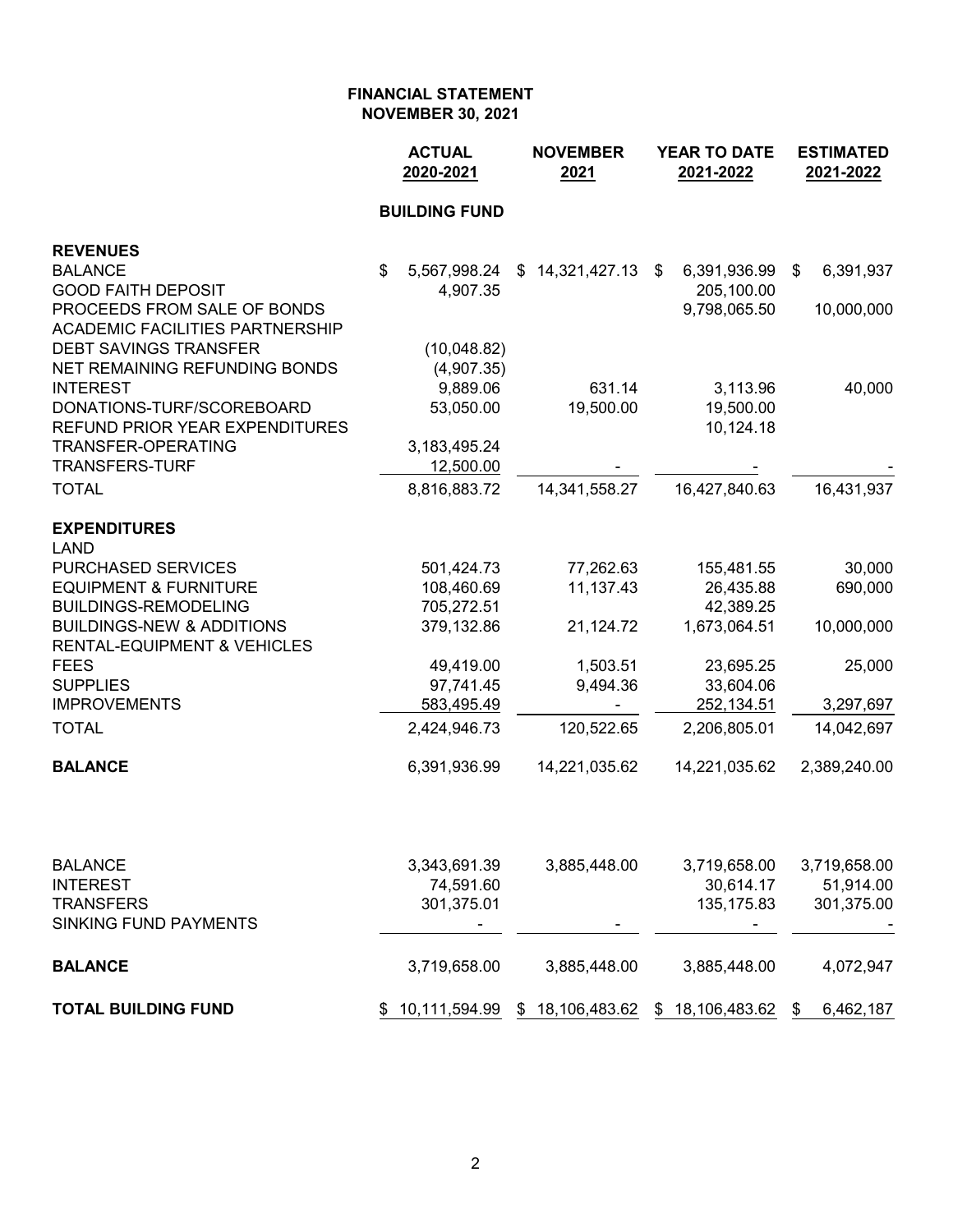|                                                                                                                                                                                                            | <b>ACTUAL</b><br>2020-2021           | <b>NOVEMBER</b><br>2021 |    | <b>YEAR TO DATE</b><br>2021-2022 | <b>ESTIMATED</b><br>2021-2022 |
|------------------------------------------------------------------------------------------------------------------------------------------------------------------------------------------------------------|--------------------------------------|-------------------------|----|----------------------------------|-------------------------------|
|                                                                                                                                                                                                            | <b>BUILDING FUND-ADULT EDUCATION</b> |                         |    |                                  |                               |
| <b>REVENUES</b><br><b>BALANCE</b><br><b>GENERAL IMPROVEMENT PAYMENT</b><br><b>REFUND PRIOR YEAR EXPENDITURE</b><br><b>TOTAL</b>                                                                            | \$<br>4,989.10 \$<br>4,989.10        | 4,989.10 \$<br>4,989.10 |    | 4,989.10 \$<br>4,989.10          | 4,989<br>4,989                |
| <b>EXPENDITURES</b><br>ARCHITECT & ENGINEERS<br><b>PURCHASED SERVICES</b><br><b>LAND &amp; IMPROVEMENTS</b><br><b>BUILDINGS-NEW &amp; ADDITIONS</b><br><b>SUPPLIES</b><br><b>EQUIPMENT</b><br><b>TOTAL</b> |                                      |                         |    |                                  |                               |
| <b>BALANCE</b>                                                                                                                                                                                             | \$<br>4,989.10                       | \$<br>4,989.10          | \$ | 4,989.10                         | \$<br>4,989                   |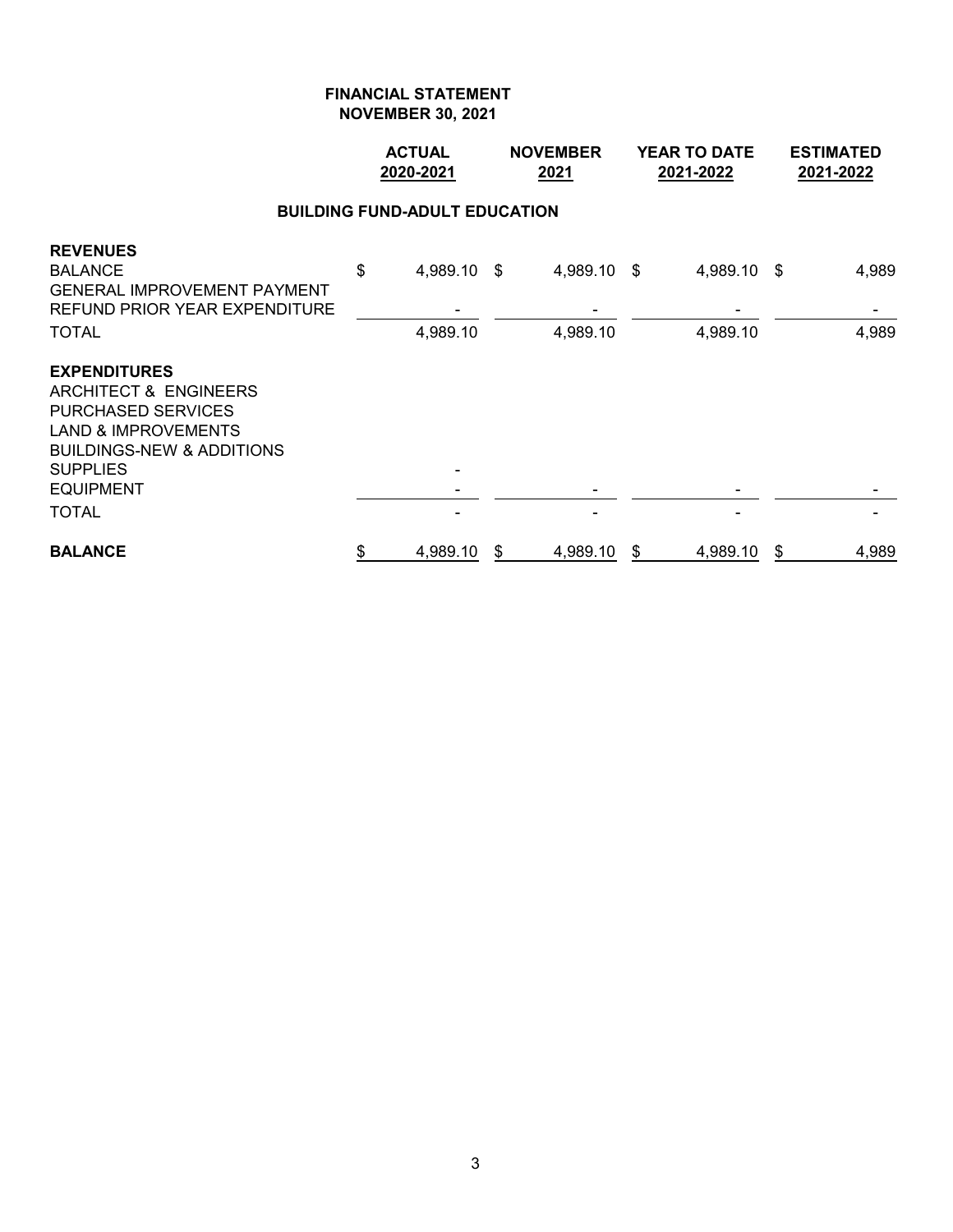|                                           | <b>ACTUAL</b><br>2020-2021 |    | <b>NOVEMBER</b><br>2021 |  | <b>YEAR TO DATE</b><br>2021-2022 |    | <b>ESTIMATED</b><br>2021-2022 |
|-------------------------------------------|----------------------------|----|-------------------------|--|----------------------------------|----|-------------------------------|
|                                           | <b>FEDERAL PROGRAMS</b>    |    |                         |  |                                  |    |                               |
| <b>REVENUES</b>                           |                            |    |                         |  |                                  |    |                               |
| <b>BALANCE</b>                            | \$<br>79,897.93 \$         |    | $(416, 315.68)$ \$      |  | 82,253.05                        | \$ | 82,253                        |
| TITLE I,                                  | 2,073,824.08               |    | 277,075.20              |  | 1,203,156.49                     |    | 2,078,813                     |
| ARKANSAS MEDICAID PROGRAM                 | 160,684.94                 |    | 17,133.30               |  | 41,603.18                        |    | 127,175                       |
| TITLE VI-B,                               | 1,395,999.83               |    | 164,862.05              |  | 439,653.53                       |    | 1,270,569                     |
| <b>IDEA EARLY CHILDHOOD</b>               | 54,518.48                  |    | 5,030.58                |  | 15,084.70                        |    | 59,303                        |
| <b>ARMAC</b>                              | 337,486.96                 |    |                         |  | 153,023.37                       |    | 275,000                       |
| <b>VOCATIONAL REHABILITATION SERVICES</b> | 4,800.00                   |    |                         |  | 6,400.00                         |    |                               |
| TITLE I, MIGRANT                          | 144,452.67                 |    | 9,145.17                |  | 27,435.13                        |    | 104,145                       |
| <b>TITLE IIA</b>                          | 240,675.90                 |    |                         |  |                                  |    | 274,564                       |
| <b>TITLE III</b>                          | 36,998.64                  |    |                         |  | 36,592.87                        |    | 82,326                        |
| TITLE IV                                  | 128,956.61                 |    |                         |  |                                  |    | 144,149                       |
| ARP SPECIAL ED                            |                            |    | 56,388.85               |  | 76,954.08                        |    | 314,805                       |
| DHS CHILD CARE                            | 36,000.00                  |    |                         |  | 12,000.00                        |    |                               |
| ADE COVID EMERGENCY LEAVE                 | 330,512.83                 |    |                         |  |                                  |    |                               |
| <b>CARES ACT ESSER I</b>                  | 1,388,411.58               |    |                         |  | 0.01                             |    |                               |
| <b>ESSER II</b>                           | 4,212,115.06               |    | 142,338.06              |  | 767,536.39                       |    | 2,169,499                     |
| ARP (ESSER III)                           |                            |    |                         |  | 246,594.00                       |    | 14,347,975                    |
| CARES ACT-SCHOOL MEALS                    | 183,495.24                 |    |                         |  |                                  |    |                               |
| ROTC REIMBURSEMENT                        | 35,974.72                  |    | 1,926.39                |  | 8,268.14                         |    | 40,351                        |
| <b>ADULT ED</b>                           | 185,220.87                 |    | 24,558.01               |  | 40,030.47                        |    | 200,956                       |
| <b>TOTAL</b>                              | 11,030,026.34              |    | 282,141.93              |  | 3,156,585.41                     |    | 21,571,882                    |
| <b>EXPENDITURES</b>                       |                            |    |                         |  |                                  |    |                               |
| <b>TITLE I</b>                            | 2,443,456.59               |    | 159,610.59              |  | 1,269,584.63                     |    | 2,497,526                     |
| ARKANSAS MEDICAID PROGRAM                 | 217,907.93                 |    | 7,085.39                |  | 50,973.89                        |    | 127,175                       |
| <b>TITLE VI-B</b>                         | 1,395,999.83               |    | 153,068.59              |  | 520,195.82                       |    | 1,270,569                     |
| <b>IDEA EARLY CHILDHOOD</b>               | 47,434.40                  |    | 5,030.58                |  | 20,115.28                        |    | 59,303                        |
| <b>ARMAC</b>                              | 288,587.00                 |    | 31,206.28               |  | 153, 187.57                      |    | 346,575                       |
| <b>VOCATIONAL REHABILITATION SERVICES</b> | 4,799.99                   |    |                         |  | 6,400.00                         |    |                               |
| TITLE I, MIGRANT                          | 144,452.67                 |    | 9,144.83                |  | 36,579.96                        |    | 104,145                       |
| ARP SPECIAL ED                            |                            |    | 8,424.84                |  | 26,737.46                        |    | 314,805                       |
| ADE COVID EMERGENCY LEAVE                 | 330,512.83                 |    |                         |  |                                  |    |                               |
| CARES ACT (ESSER I)                       | 1,395,495.67               |    |                         |  | 0.01                             |    |                               |
| CARES ACT-SCHOOL MEALS                    | 183,495.24                 |    |                         |  |                                  |    |                               |
| CARES ACT (ESSER II)                      | 4,209,780.75               |    | 75,853.57               |  | 813,899.82                       |    | 2,169,499                     |
| ARP (ESSER III)                           |                            |    |                         |  | 297,540.71                       |    | 14,347,975                    |
| <b>ROTC</b>                               | 35,974.72                  |    | 4,021.70                |  | 14,276.26                        |    | 40,351                        |
| <b>ADULT EDUCATION</b>                    | 187,555.17                 |    | 16,494.50               |  | 80,703.60                        |    | 200,956                       |
| DHS CHILD CARE                            | 25,321.86                  |    | 314.19                  |  | 3,114.19                         |    | 10,678                        |
| <b>TITLE IIA</b>                          |                            |    |                         |  |                                  |    |                               |
| <b>TITLE III</b>                          | 36,998.64                  |    | 7,159.89                |  | 58,549.23                        |    | 82,326                        |
| TITLE IV                                  |                            |    |                         |  |                                  |    |                               |
| <b>TOTAL</b>                              | 10,947,773.29              |    | 477,414.95              |  | 3,351,858.43                     |    | 21,571,882                    |
| <b>BALANCE</b>                            | \$<br>82,253.05            | \$ | $(195, 273.02)$ \$      |  | $(195, 273.02)$ \$               |    |                               |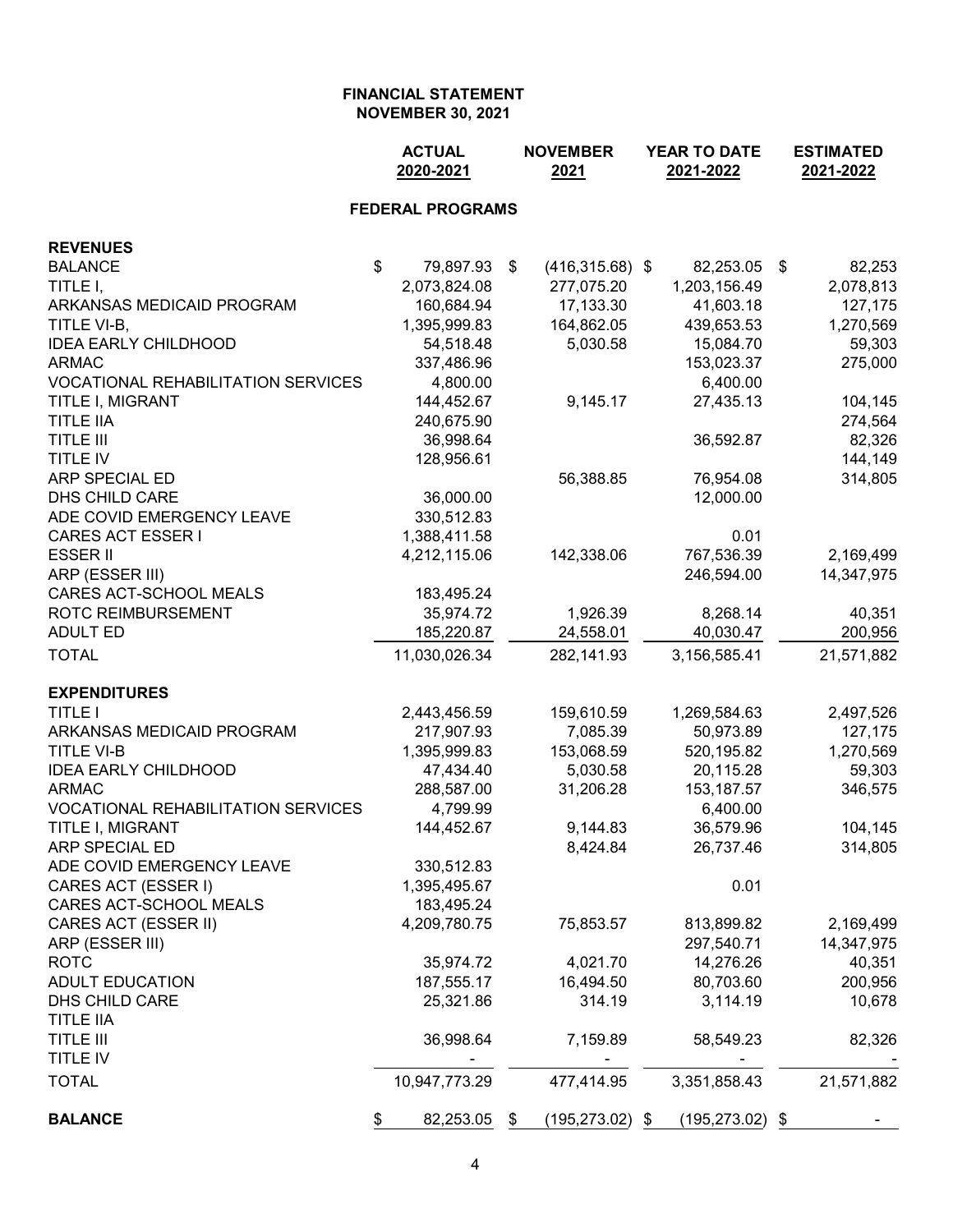|                                    |                | <b>ACTUAL</b><br><b>NOVEMBER</b><br>2020-2021<br>2021 |    | <b>YEAR TO DATE</b><br>2021-2022 |    |                 | <b>ESTIMATED</b><br>2021-2022 |           |
|------------------------------------|----------------|-------------------------------------------------------|----|----------------------------------|----|-----------------|-------------------------------|-----------|
|                                    |                | <b>SCHOOL LUNCH PROGRAM</b>                           |    |                                  |    |                 |                               |           |
| <b>REVENUES</b>                    |                |                                                       |    |                                  |    |                 |                               |           |
| <b>BALANCE</b>                     | $\mathfrak{S}$ | 646,895.40                                            | \$ | 802,825.50                       | -S | 733,628.55      | \$                            | 733,629   |
| <b>LUNCH &amp; BREAKFAST SALES</b> |                | 28,683.39                                             |    | 3,421.25                         |    | 12,194.37       |                               | 397,000   |
| <b>REIMBURSEMENT</b>               |                | 2,407,877.67                                          |    | 384,887.23                       |    | 1,019,823.35    |                               | 2,400,000 |
| <b>LUNCH CHARGES</b>               |                |                                                       |    |                                  |    |                 |                               |           |
| CNU EMERGENCY OPERATIONS           |                |                                                       |    |                                  |    |                 |                               | 160,242   |
| <b>OTHER INCOME</b>                |                | 444,319.82                                            |    | 105.00                           |    | 174,881.50      |                               | 346,030   |
| <b>TOTAL</b>                       |                | 3,527,776.28                                          |    | 1,191,238.98                     |    | 1,940,527.77    |                               | 4,036,900 |
| <b>EXPENDITURES</b>                |                |                                                       |    |                                  |    |                 |                               |           |
| SALARIES                           |                | 1,329,988.13                                          |    | 114,579.04                       |    | 470,745.28      |                               | 1,355,246 |
| <b>BENEFITS</b>                    |                | 375,209.31                                            |    | 34,238.85                        |    | 137,991.89      |                               | 388,273   |
| <b>FOOD PURCHASES</b>              |                | 998,412.26                                            |    | 108,981.42                       |    | 369,548.12      |                               | 1,188,002 |
| <b>OTHER EXPENSES</b>              |                | 90,538.03                                             |    | 82,293.87                        |    | 111,096.68      |                               | 287,242   |
| <b>TOTAL</b>                       |                | 2,794,147.73                                          |    | 340,093.18                       |    | 1,089,381.97    |                               | 3,218,762 |
| <b>BALANCE</b>                     | \$             | 733,628.55                                            | \$ | 851,145.80                       | \$ | 851,145.80      |                               | 818,138   |
| <b>TOTAL BALANCES</b>              |                | 16,322,311.54                                         |    | \$27,465,693.37                  |    | \$27,465,693.37 | \$                            |           |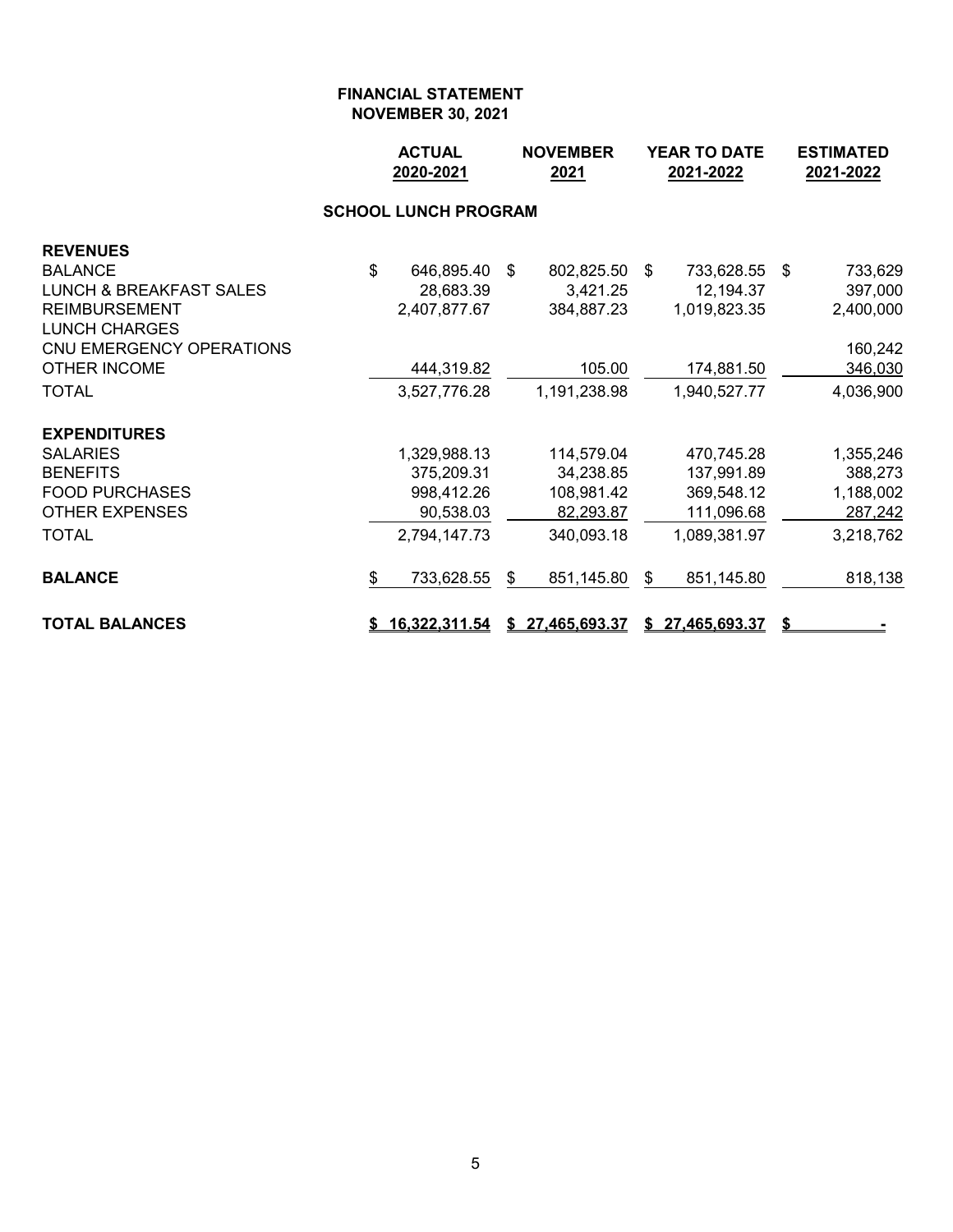|                                 |    | <b>ACTUAL</b><br><b>NOVEMBER</b><br>2020-2021<br>2021 |  |                   | <b>YEAR TO DATE</b><br>2021-2022 |                   |     | <b>ESTIMATED</b><br>2015-2016 |  |  |  |  |
|---------------------------------|----|-------------------------------------------------------|--|-------------------|----------------------------------|-------------------|-----|-------------------------------|--|--|--|--|
| <b>SCHOOL ACTIVITY ACCOUNTS</b> |    |                                                       |  |                   |                                  |                   |     |                               |  |  |  |  |
| <b>REVENUES</b>                 |    |                                                       |  |                   |                                  |                   |     |                               |  |  |  |  |
| <b>BALANCE</b>                  | \$ | 571,961.98 \$                                         |  | 783,867.85        | - \$                             | 602,689.29        | -\$ | 519,770                       |  |  |  |  |
| <b>ADMISSIONS</b>               |    | 140,983.41                                            |  | 14,463.09         |                                  | 126,242.13        |     |                               |  |  |  |  |
| <b>SCHOOL SPONSORED SALES</b>   |    | 48,657.10                                             |  | 20,933.44         |                                  | 52,564.03         |     |                               |  |  |  |  |
| STUDENT SPONSORED SALES         |    | 152,236.74                                            |  | 58,404.13         |                                  | 144,398.10        |     |                               |  |  |  |  |
| OTHER STUDENT ACTIVITIES        |    | 113,500.61                                            |  | 8,024.95          |                                  | 96,084.08         |     |                               |  |  |  |  |
| OTHER COMMUNITY SERVICES        |    | 2,140.80                                              |  |                   |                                  | 1,390.80          |     |                               |  |  |  |  |
| PRIVATE CONTRIBUTIONS           |    | 100,995.30                                            |  | (9, 146.90)       |                                  | 21,469.06         |     |                               |  |  |  |  |
| <b>MISCELLANEOUS</b>            |    | 2,569.18                                              |  | 610.60            |                                  | 1,500.50          |     | $\overline{\mathsf{C}}$       |  |  |  |  |
| <b>TOTAL</b>                    |    | 1,133,045.12                                          |  | 877,157.16        |                                  | 1,046,337.99      |     | 519,770                       |  |  |  |  |
| <b>EXPENDITURES</b>             |    |                                                       |  |                   |                                  |                   |     |                               |  |  |  |  |
| <b>SALARIES</b>                 |    | 14,564.18                                             |  | 10,433.52         |                                  | 10,433.52         |     |                               |  |  |  |  |
| <b>BENEFITS</b>                 |    | 3,146.75                                              |  | 2,313.74          |                                  | 2,313.74          |     |                               |  |  |  |  |
| <b>PURCHASES SERVICES</b>       |    | 104,115.25                                            |  | 16,938.20         |                                  | 56,612.33         |     |                               |  |  |  |  |
| <b>SUPPLIES &amp; MATERIALS</b> |    | 376,866.06                                            |  | 95,038.85         |                                  | 208,811.55        |     |                               |  |  |  |  |
| <b>FIXED ASSETS</b>             |    | 3,396.01                                              |  |                   |                                  | 2,724.43          |     |                               |  |  |  |  |
| <b>DUES &amp; FEES</b>          |    | 28,267.58                                             |  | 13,751.00         |                                  | 26,760.57         |     | $\overline{\mathsf{C}}$       |  |  |  |  |
|                                 |    | 530,355.83                                            |  | 138,475.31        |                                  | 307,656.14        |     |                               |  |  |  |  |
| <b>BALANCE</b>                  | \$ | 602,689.29                                            |  | <u>738,681.85</u> |                                  | <u>738,681.85</u> |     | 519,770                       |  |  |  |  |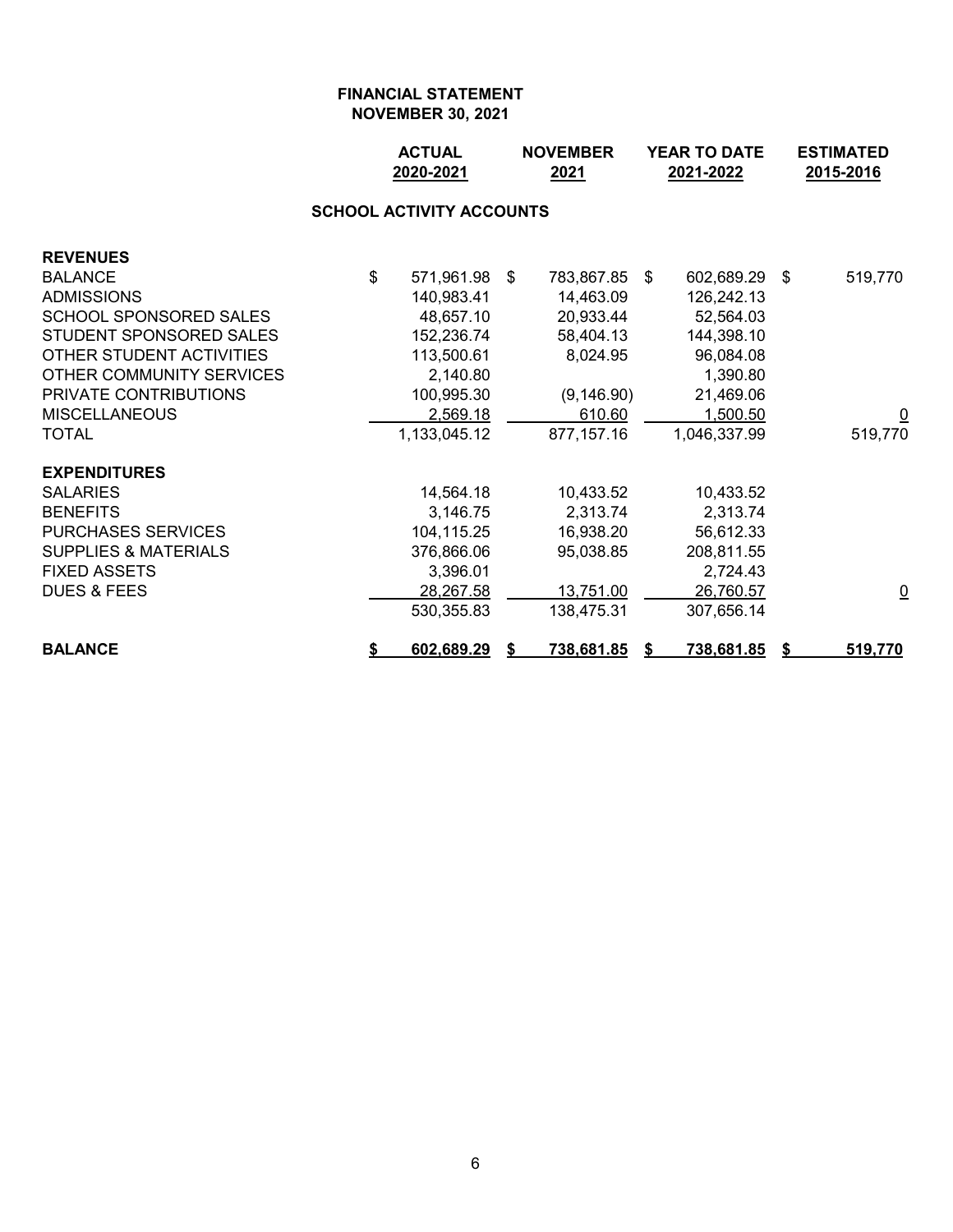#### **CITIZENS BANK ACCOUNT BALANCES NOVEMBER 30, 2021**

CHECKING ACCOUNT #0376886401 \$ 20,765,779.80

# **SCHEDULE OF INVESTMENTS NOVEMBER 30, 2021**

PURCHASED CERTIFICATE OF DEPOSIT 07/04/2021 IN THE AMOUNT OF \$3,716,239.18 AT A RATE OF .20% MATURING 12/04/2021 **\$** 3,716,239.18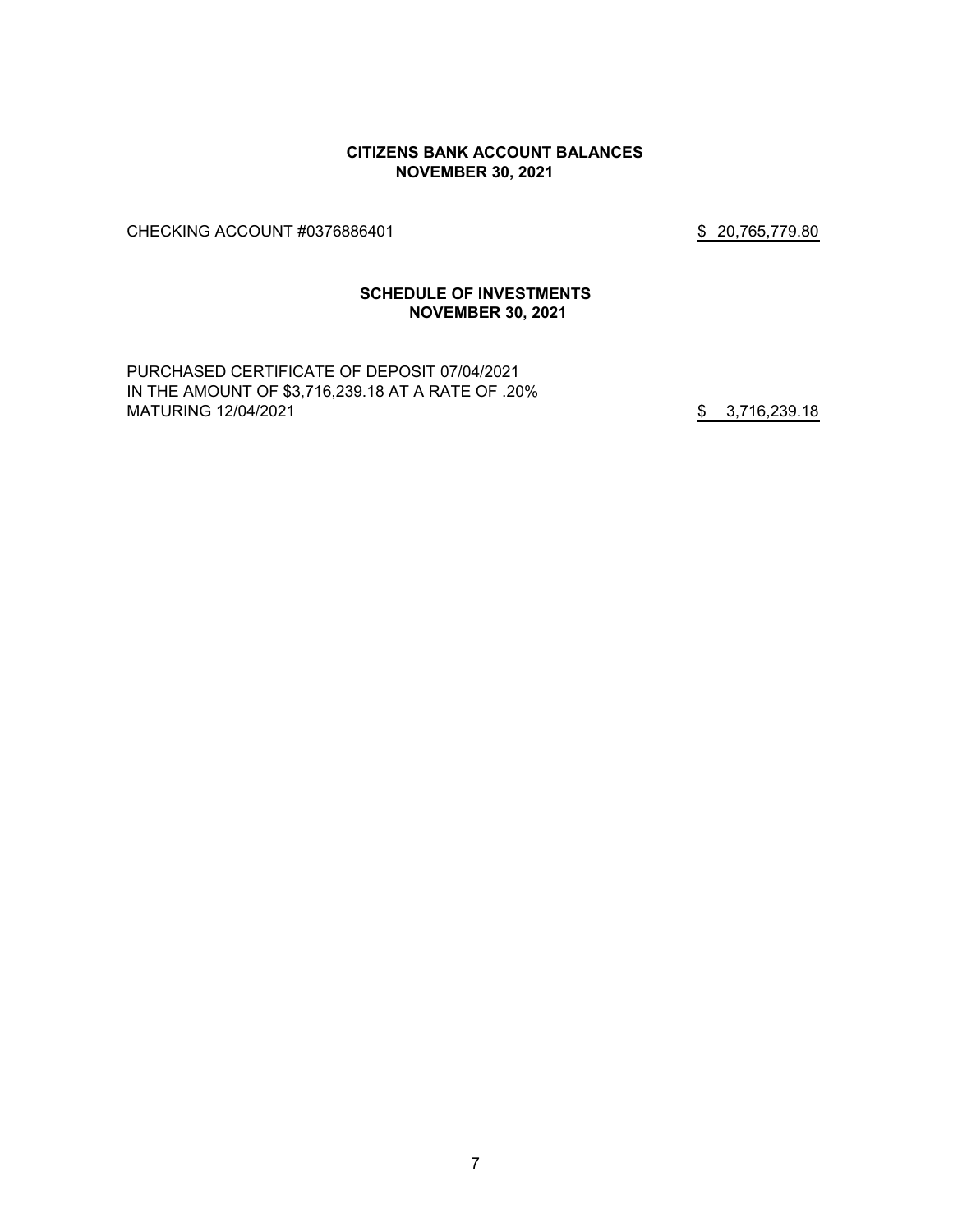# **MISCELLANEOUS INCOME ACCOUNT ANALYSIS NOVEMBER 2021**

| <b>OPERATING FUNDS</b>                               | <b>NOVEMBER</b>  | YEAR TO DATE     |
|------------------------------------------------------|------------------|------------------|
| <b>G/T ADVANCED PLACEMENT</b>                        |                  |                  |
| <b>ARVEST GRANT -BASEBALL</b>                        |                  |                  |
| NBC STATE BONUS PASS THRU                            |                  |                  |
| ADE COMPUTER SCIENCE BONUS PASS THRU                 |                  | 1,224.00         |
| PRIVATE DONATIONS                                    |                  | 1,439.00         |
| POINTER PLACE REIMBURSEMENT                          | 12,000.00        | 12,000.00        |
| BASKETBALL REIMBURSE SCORING TABLE                   |                  |                  |
| EARLY CARE & EDUCATION GRANT                         |                  |                  |
| AR SCHOOL RECOGNITION                                | 93,450.00        | 93,450.00        |
| GENERAL IMPROVEMENT FUND GRANT-ADULT ED              |                  |                  |
| NEW CTE PROGRAM START UP GRANTS                      |                  |                  |
| FACILITIES & TRANSPORTATION REIMBURSEMENT            |                  | 1.00             |
| PERCENTAGE THEATER ADMISSIONS                        |                  |                  |
| <b>MASCOT ROYALTIES</b>                              | 44.88            | 581.36           |
| <b>HALL OF HONOR</b>                                 |                  |                  |
| <b>REIMBURSEMENT FEES</b>                            |                  |                  |
| <b>PRIOR YEAR LUNCH CHARGES</b>                      |                  |                  |
| <b>GAME &amp; FISH GRANT</b>                         |                  |                  |
| REFUND PRIOR YEAR EXPENSES                           | 564.08           | 20,556.97        |
| CAREER NEW PROGRAM START UP                          |                  |                  |
| EMPLOYEE JURY/SUBPOENA FEES                          | (1.20)           | 65.00            |
| <b>HANNA OIL-GAS &amp; ROYALTY</b>                   |                  |                  |
| STEPHENS PRODUCTION-GAS ROYALTIES                    |                  | 121.28           |
| WAELDER OIL & GAS-GAS ROYALTIES                      |                  |                  |
| XTO ENERGY-GAS ROYALTY                               |                  |                  |
| MERIT ENERGY-GAS ROYALTY                             | 371.94           | 1,574.86         |
| SALE OF FIXED ASSETS & SUPPLIES                      |                  |                  |
| <b>REBATE</b><br>ATU-REIMBURSEMENT CONCURRENT CREDIT | 782.84           | 782.84           |
| <b>JATC-FEES</b>                                     |                  |                  |
| PAYROLL REIMBURSEMENT-TRANSFER                       |                  |                  |
| FEDERAL FLOOD CONTROL                                |                  | 93.12            |
| FEDERAL MINERAL LEASE                                |                  |                  |
| PROPERTY DAMAGES REIMBURSEMENTS                      | 232.88           | 1,313.21         |
| <b>ETS HONORARIUM</b>                                |                  |                  |
| <b>USAC E-RATE</b>                                   |                  |                  |
| BLUEBIRD WNC445 SPECTRUM LEASE                       |                  | 13,995.00        |
| <b>PHOTOGRAPHY</b>                                   |                  |                  |
|                                                      |                  |                  |
|                                                      |                  |                  |
| <b>TOTAL</b>                                         | \$<br>107,445.42 | \$<br>147,197.64 |